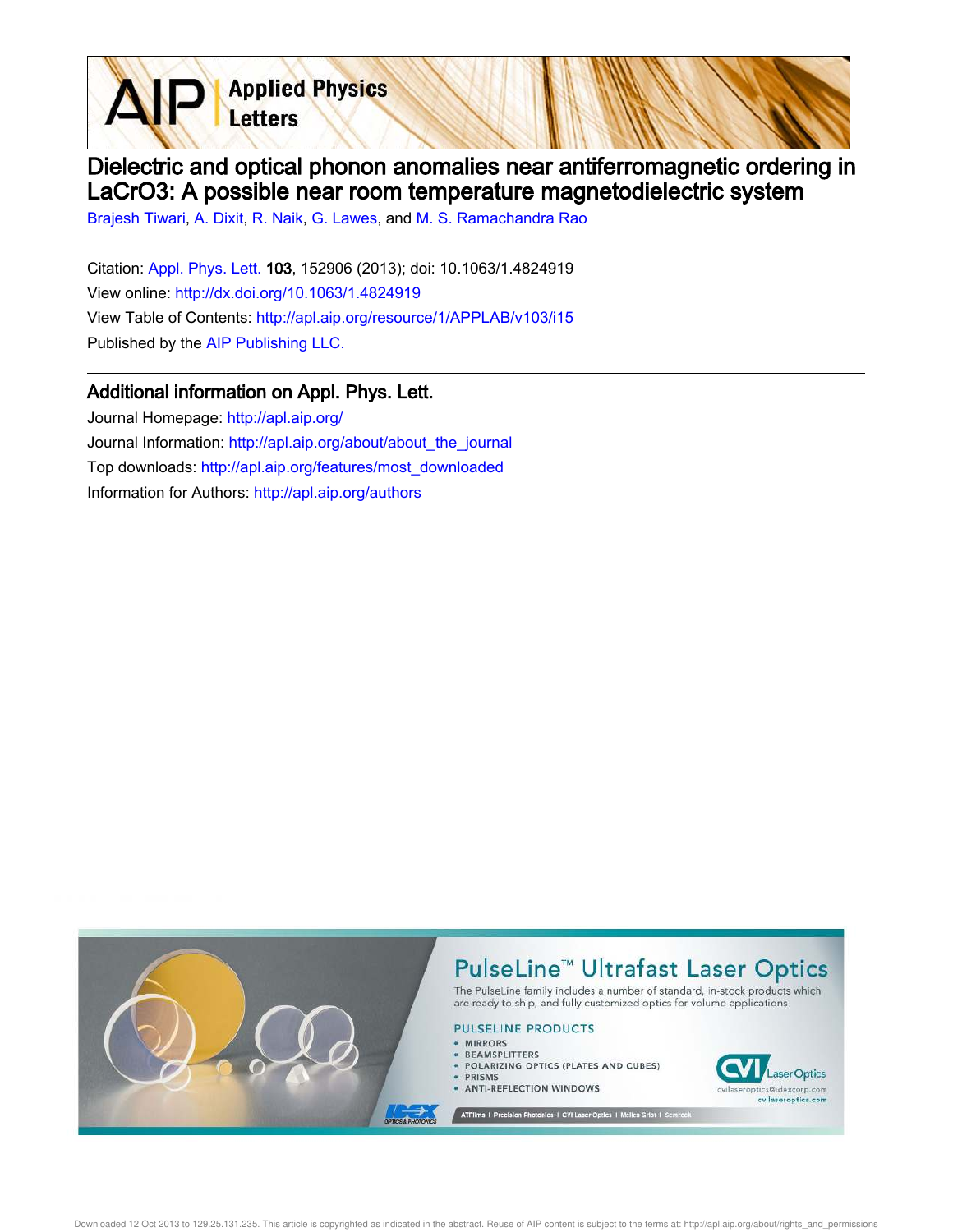

## Dielectric and optical phonon anomalies near antiferromagnetic ordering in LaCrO<sub>3</sub>: A possible near room temperature magnetodielectric system

Brajesh Tiwari,<sup>1</sup> A. Dixit,<sup>2,3</sup> R. Naik,<sup>3</sup> G. Lawes,<sup>3</sup> and M. S. Ramachandra Rao<sup>1,a)</sup>  ${}^{1}$ Department of Physics, Nano Functional Materials Technology Centre and Materials Science Research Centre, Indian Institute of Technology Madras, Chennai 600036, India <sup>2</sup>Center of Excellence in Energy, Indian Institute of Technology, Jodhpur 342011, India <sup>3</sup>Department of Physics and Astronomy, Wayne State University, Detroit, Michigan 48201, USA

(Received 27 July 2013; accepted 28 September 2013; published online 10 October 2013)

We report on anomalies in the dielectric and optical phonon spectra in bulk orthorhombic distorted perovskite  $LaCrO<sub>3</sub>$  near an antiferromagnetic transition at 290 K. These anomalies were tracked using temperature dependent (200 K–320 K) dielectric and Raman spectroscopy. We observed a blue-shift for the  $B_{3g}(3)$  optical phonon mode coincident with the onset of antiferromagnetic ordering of LaCrO<sub>3</sub> in conjunction with a broad dielectric anomaly near the Néel temperature. The dielectric and optical phonon anomalies are discussed in the context of the observed antiferromagnetic transition in temperature dependent magnetic studies.  $\odot$  2013 AIP Publishing LLC. [http://dx.doi.org/10.1063/1.4824919]

The coupling among charge, lattice, and magnetic (spin and orbital) degrees of freedom in transition metal oxides is a widely investigated phenomenon and has been studied theoretically and experimentally in materials exhibiting colossal magnetoresistance, high temperature superconductivity, half-metallicity, and recently multiferroicity.<sup>1–4</sup> It is therefore essential to understand the coupling between magnetic and dielectric properties and how these relate with the underlying physical phenomenon. Furthermore, spin degrees of freedom in conjunction with lattice ordering may provide new class of multifunctional materials. Coupled magnetic and dielectric properties of materials may be utilized for devices such as magnetic sensors, tunable filters, and spincharge transducers.  $LaCrO<sub>3</sub>$  is a GdFeO<sub>3</sub>-type distorted perovskite system that crystallizes in an orthorhombic structure with space group Pnma  $(D_{2h}^{16})$ ,  $Z = 4^{5,6}$  This material exhibits a phase transition from the high temperature paramagnetic to the low temperature antiferromagnetic phase with a Néel temperature  $T_N \sim 290 \text{ K}$ .<sup>6</sup> This magnetic transition particularly at room temperature makes  $LaCrO<sub>3</sub>$  interesting material system to study magnetodielectric properties as it may find several device applications. The orthorhombic Pnma  $LaCrO<sub>3</sub>$ system, with 4 formula units per unit cell  $(4 \times LaCrO<sub>3</sub>)$ exhibits 24 Raman active phonon modes. Factor group analysis at the  $\Gamma$  point suggests  $\Gamma_{\text{Raman}} = 7 \text{A}_{g} + 5 \text{B}_{1g} + 7 \text{B}_{2g}$  $+5 B_{3g}$ , enumerating the 24 Raman active modes for LaCrO<sub>3</sub>. The first-order Raman-active phonons modes (at the  $\Gamma$  point) below 600 cm<sup>-1</sup> have been studied in detail by Iliev et  $al$ <sup>7</sup> in the low-temperature orthorhombic phase Pnma (<528 K) and high-temperature rhombohedral phase R3c  $($ >528 K). The specific vibrational modes are assigned according to their symmetry properties by Iliev et al.<sup>7</sup> However, the cross correlations among different properties such as phonon, spin, and dielectric response in this material remain unclear. In this report, we will discuss the effects of the magnetic transition on the phonon spectra and dielectric response and determine the phonon modes most strongly coupled to the antiferromagnetic phase transition based on temperature dependent Raman spectroscopic studies.

 $LaCrO<sub>3</sub>$  ceramic samples were prepared by conventional solid state reactions. The stoichimetric ratio of high purity of binary oxides  $La_2O_3$  (99.99% Alfa Aesar) and  $Cr_2O_3$ (99.997% Alfa Aesar) powders were mixed and ground, followed by two thermal treatments at  $850^{\circ}$ C for 48 h in conjunction with intermediate grindings. A light green colour for the LaCrO<sub>3</sub> powder was observed after the final heat treatment.<sup>8</sup> The phase purity of this material was confirmed using room temperature powder X-ray diffraction (PXRD) experiments with Cu  $K_{\alpha}$  (1.5406 Å) radiation, and the measured PXRD pattern confirms the orthorhombic Pnma structure of  $LaCrO<sub>3</sub>$ . Temperature and field dependent magnetic measurements were carried out using the standard options available in Quantum Design Physical Property Measurement System (PPMS). We carried out temperature dependent Raman spectroscopic measurement using a Jobin-Yvon Horiba Triax 550 spectrometer, assisted with a liquid-nitrogen cooled CCD detector, an Olympus model BX42 microscope, and 514.5 nm argon ion laser. The scattered light was collected with the same microscope objective and focused on the entrance slit of the spectrometer with a 1200 line/mm diffraction grating. Dielectric measurements were carried out on cold pressed pellets in parallel plate geometry, with top and bottom electrodes fashioned from silver epoxy using an Agilent LCR meter.

The PXRD data for  $LaCrO<sub>3</sub>$  are shown in Fig. 1 and are consistent with the expected orthorhombic Pnma structure.<sup>6,7</sup> These XRD data were refined to Pnma space group using GSAS software,<sup>9</sup> and a good fit was observed with  $R$  factors,  $wRp = 8.9\%, Rp = 4.3\%, and \chi^2 = 1.27.$  The refined lattice constants and volume of the unit cell are  $a = 5.479(1)$  Å,  $b = 7.759(2)$  Å, and  $c = 5.516(1)$  Å and  $V = 234.9$  Å<sup>3</sup>, respectively, which are consistent with previous reports.<sup>6,7</sup> The observed bond angle Cr-O1-Cr ( $\sim$ 160°) has a crucial role in dielectric and magnetic behavior of orthorhombically distorted perovskite LaCrO<sub>3</sub>. We carried out temperature and frequency dependent ac magnetic measurements, which are

a)Author to whom correspondence should be addressed. Electronic mail: msrrao@iitm.ac.in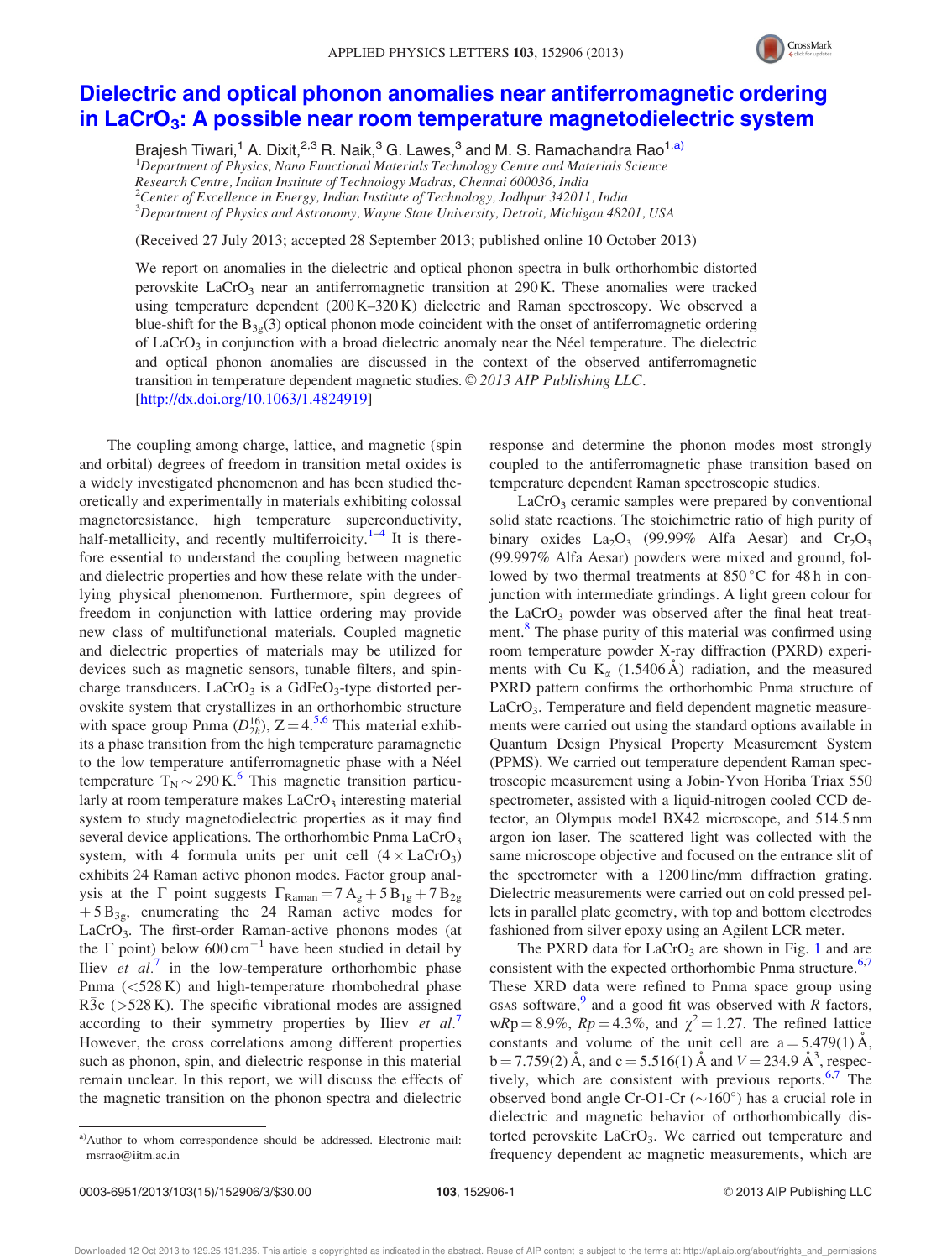

FIG. 1. Rietveld refined powder XRD pattern of LaCrO<sub>3</sub> sample using GSAS. Difference (Diff) between observed (Obs) and calculated (Calc) pattern is shown. Inset: the magnified view of peaks around 32.59° which clearly orthorhombic splitting of peaks.

plotted in Fig. 2. The plots show the magnetic susceptibility  $(\chi')$  versus temperature at frequencies of 0.1, 0.3, 1.0, 3.0, and 10.0 kHz. Bulk  $LaCrO<sub>3</sub>$  shows an antiferromagnetic phase transition near  $T_N = 290$  K from high temperature paramagnetic phase. The imaginary part of magnetic susceptibility  $(\chi'')$  has no anomaly in the observed temperature range (not shown here). The frequency independent antiferromagnetic transition in  $LaCrO<sub>3</sub>$  confirms a long range magnetic ordering and eliminates the possibility of magnetic clusters or impurities, which typically show a frequency dependent response.<sup>10</sup> Additionally, the sharp increase in magnetization near the Néel temperature is characteristic of weak ferromagnetism, $11$  which may exist in a canted antiferromagnetic material as is also the case for  $LaCrO<sub>3</sub>$ . The weak ferromagnetism observed in  $LaCrO<sub>3</sub>$  is consistent with our *ab initio* studies, where non-collinear spin arrangements in conjunction with spin-orbit coupling have been observed, leading to non-zero total magnetization (0.34  $\mu$ <sub>B</sub> per Cr<sup>3+</sup>), substantiating the experimental studies.<sup>12</sup>

In an ideal cubic perovskite structure, with Pm3m space group and multiplicity  $Z = 1$ , all atoms are at centrosymmetric sites, so there are no Raman active modes for this structure. However, as for GdFeO<sub>3</sub>-type distorted perovskite



FIG. 2. Temperature dependence of ac magnetic susceptibility  $\chi'$ , at different listed frequencies recorded using applied magnetic field of 15 Oe.

structures,  $LaCrO<sub>3</sub>$  with Pnma space group and multiplicity  $Z = 4$  shows four nonequivalent atomic positions: La  $(x, 0.25, z)$ , Cr  $(0.5, 0, 0)$ , O1  $(x, 0.25, z)$ , O2 $(x, y, z)$ . Among these only Cr is at a centrosymmetric site. The Raman spectra recorded at different temperatures between 200 K and  $320 K$  are shown in Fig.  $3(a)$ . The Raman active phonons modes are identified and are in agreement with the reported values.<sup>7</sup> The Raman spectra at different temperatures have been shifted vertically for clarity. We observed 11 Raman active modes for bulk  $LaCrO<sub>3</sub>$  powder samples; these are almost temperature independent except the  $B_{3g}(3)$  mode. For clarity, the Raman spectra for  $B_{3g}(3)$  optical mode is plotted in Fig. 3(b). This optical phonon mode exhibits a clear blue shift of approximately  $4 \text{ cm}^{-1}$  near the antiferromagnetic ordering temperature.

Superexchange through the Cr-O1-Cr chains is responsible for the magnetic ordering in  $LaCrO<sub>3</sub>$  system. Therefore, the vibrational motions of Cr and O and more specifically the Cr-O1-Cr groups may be affected upon the onset of magnetic ordering in this system. $^{13}$  Cr-O1-Cr undergoes out of phase scissoring, associated with the  $B_{3g}(3)$  optical phonon mode.<sup>7</sup> This observed anomaly in  $B_{3g}(3)$  phonon mode near magnetic ordering may be associated with spin-phonon coupling mediated by spin-orbit coupling in  $LaCrO<sub>3</sub>$  system. We propose that the increased energy of the  $B_{3g}(3)$  optical phonon mode is mainly associated with changes in the dynamical response of Cr-O1-Cr atomic arrangements in the antiferromagnetic phase. The changes in the optical phonons are most directly



FIG. 3. (a) Raman spectra for LaCrO<sub>3</sub> ceramic sample recorded at different temperatures in the range 200 K–320 K and (b) the temperature dependent Raman shift variation of  $B_{3g}(3)$  optical phonon mode while inset shows the magnified view this peak.

Downloaded 12 Oct 2013 to 129.25.131.235. This article is copyrighted as indicated in the abstract. Reuse of AIP content is subject to the terms at: http://apl.aip.org/about/rights\_and\_permissions